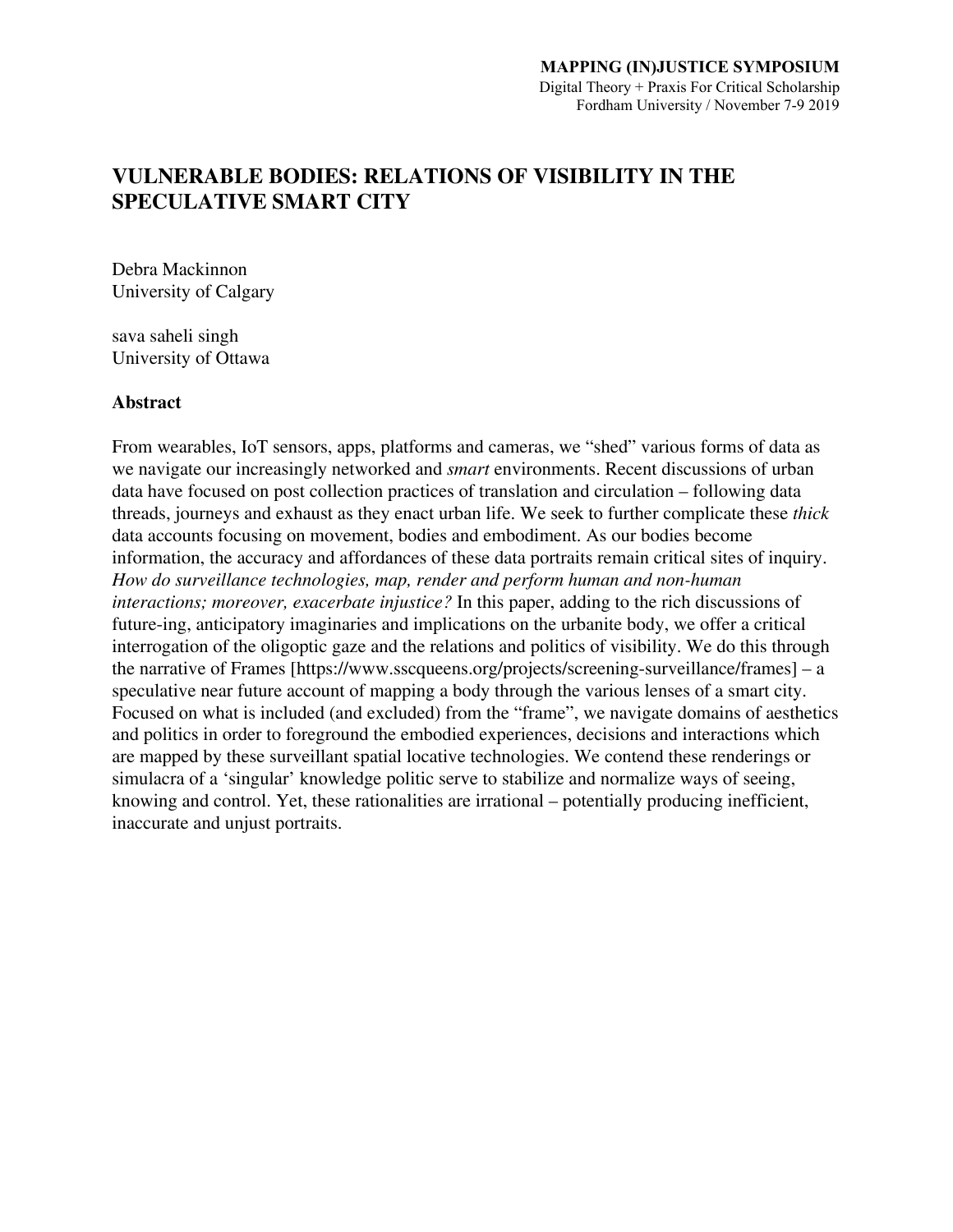The body is a model that can stand for any bounded system. Its boundaries can represent any boundaries which are threatened or precarious. [We must be] prepared to see in the body a symbol of society, and to see the power and dangers credited to social structure reproduced in small on the human body (Douglas 1966 cited in Eubanks 1996, 73).

Technologies have long promised to render bodies, societies and geographies obsolete (see: Haraway 1991; Graham 2004, Marvin 1997). In particular, the *technological fantasies* (Crang and Graham 2007) and *anticipatory urban imaginaries* of smart cities highlight the confluence of these dematerializations as well as their securitization (Leszczynski 2016). As these visions actively propel inequality and injustice forward in space and time, obscuring human agency and socio-material implications (Barns 2012; Leszczynski 2016) what happens to bodies?

To "flesh out" and "thicken" discussions of smart city future-ing, we foreground the urbanite body as a site of insecurity, risk and power, through an exegesis of *[Frames](https://www.sscqueens.org/projects/screening-surveillance/frames)* – a near future speculative account of big urban dataveillance. This companion paper places the film amidst contemporary discussions of smart cities, surveillance and vulnerabilities. Through a brief summary of the film we highlight how surveillance technologies map, render and perform human and non-human interactions, and project injustice. We focus on three themes to ground our discussion: 1) point of view (POV) and visibility, 2) transactional data and the economics of the smart city and 3) coded norms. Given that "we are closer to the beginning of the smart city journey than to its end point" (Karvonen, Cugurullo and Caprotti 2019, 291), this future-ing project seeks to interrogate this point of departure – the irrationalities and vulnerabilities of big data urban surveillance.

# **Smart Cities: The "Human" spoke of IoT?**

Already sites for the control of the complex flows of people, vehicles, goods and capital – code, data and algorithms – power the latest range of urban entrepreneurial and technological "solutions" (Monahan 2018). These smart city and urban big data initiatives, designed to address inefficiencies and insecurities, further *place* cities into the big data-security-surveillant-urban-assemblage (Aradau and Blanke 2015; Leszczynski 2016). Sold as real-time, continuous monitoring and data-driven decision making, surveillance technologies and logics become hardwired into the city (Kitchin 2015; Monahan 2018). Automating processes of social sorting, dividuated city flows – decontextualized and constituted by their *data shadows* (Graham 2005) – are understood and categorized in terms of perceived risk and value (Leszczynski 2016; Lyon 2004). This *algorithmic governmentality* secures existing and unequal knowledge politics, which (re)produce inequalities and injustices (Amoore 2011; Leszczynski 2016). As Mattern (2013) explains these urban *data derivatives* epistemologically frame the city,

The default recourse to datafication, the presumption that all meaningful flows and activity can be sensed and measured, is taking us toward a future in which the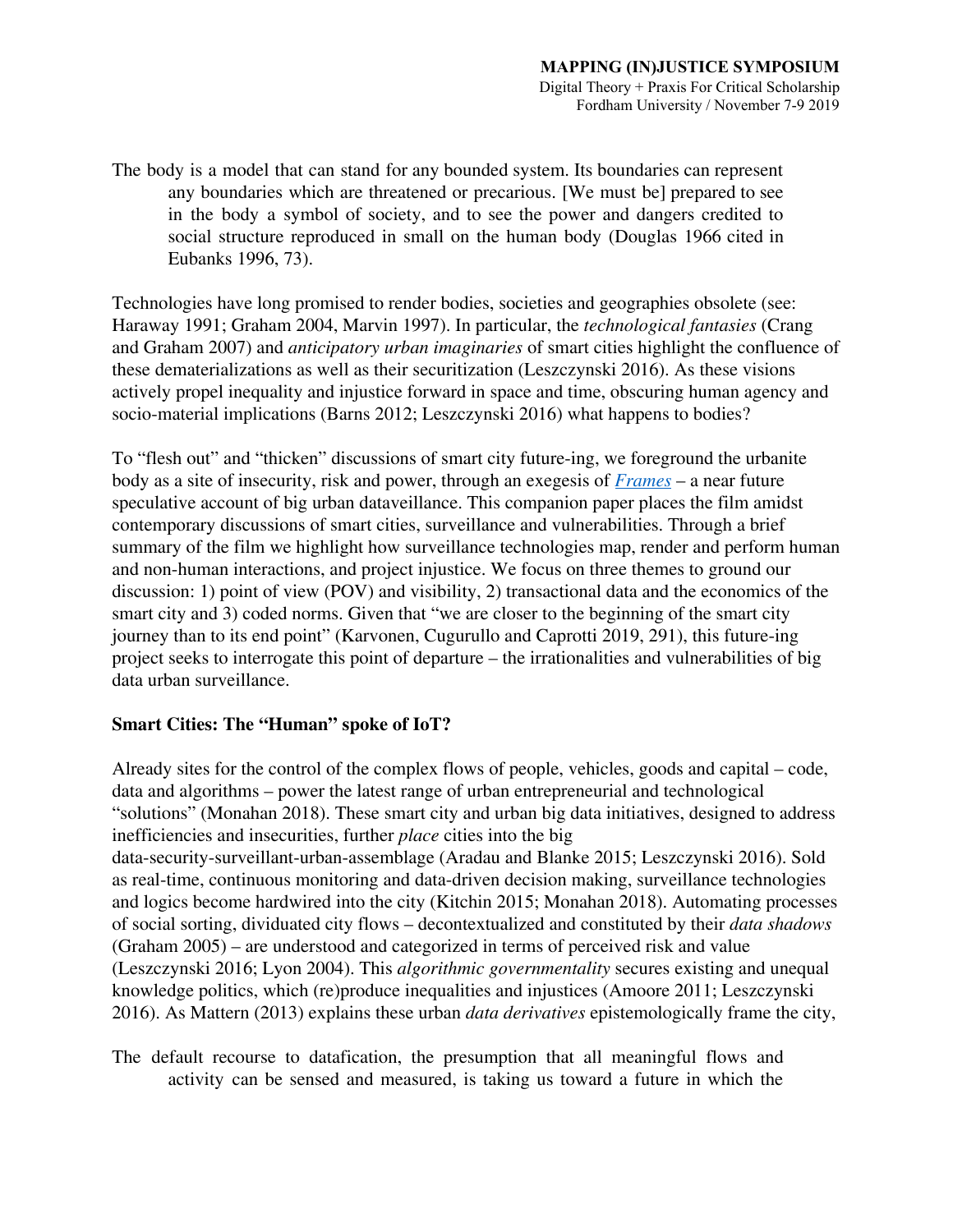#### **MAPPING (IN)JUSTICE SYMPOSIUM** Digital Theory + Praxis For Critical Scholarship

Fordham University / November 7-9 2019

people shaping our cities and their policies rarely have the opportunity to consider the nature of our stickiest urban problems and the kind of questions they raise (8).

Far from neutral these data-based accounts frame understandings, as well as potentials (Monahan 2018). In other words, they limit what can be imagined and inferred, and impact what a subject can become (Amoore 2011). Beyond normative conceptions of system vulnerabilities (see Kitchin and Dodge 2019), these limits serve as another vulnerability. From human experience to emotion – data collection, processing, and analysis excludes things that are not easily translated and transformed into data (Monahan 2018). What cannot be counted, does not count. More than producing dividuals, big data surveillance highlights our relations to data as *partial connections* (Strathern, 2005). Increasingly part of this human and nonhuman constellation, the data portraits painted by these partial oligoptic systems (see: Murakami Wood & Mackinnon 2019), tend to exacerbate existing social issues around race, gender, socioeconomic status, and mental health.

# **Framing the Smart City**

As part of the **Big Data [Surveillance](https://www.sscqueens.org/projects/big-data-surveillance) project**, the Surveillance Studies Centre produced a [series](https://www.sscqueens.org/projects/screening-surveillance) of short [films](https://www.sscqueens.org/projects/screening-surveillance) speculating the impact of surveillance on our near future everyday lives. *[Frames](https://www.sscqueens.org/projects/screening-surveillance/frames),* explores the intersections of smart city solutionism and mental health, and was conceptualized and co-produced by sava saheli singh, written by Madeline Ashby, and directed and co-produced by Farhad Pakdel.

In the film, we follow a woman as her movements and activities are tracked, mapped, monitored, and analyzed by the interoperating systems of the smart city (e.g. cameras, biometric readers, near field communication, sensors, etc.). However, as we keep watching, we start to see how the system's interpretations of her actions do not always reflect her motivations, and may not be drawing an accurate picture of her. Please note: the content of the film and this analysis addresses suicide.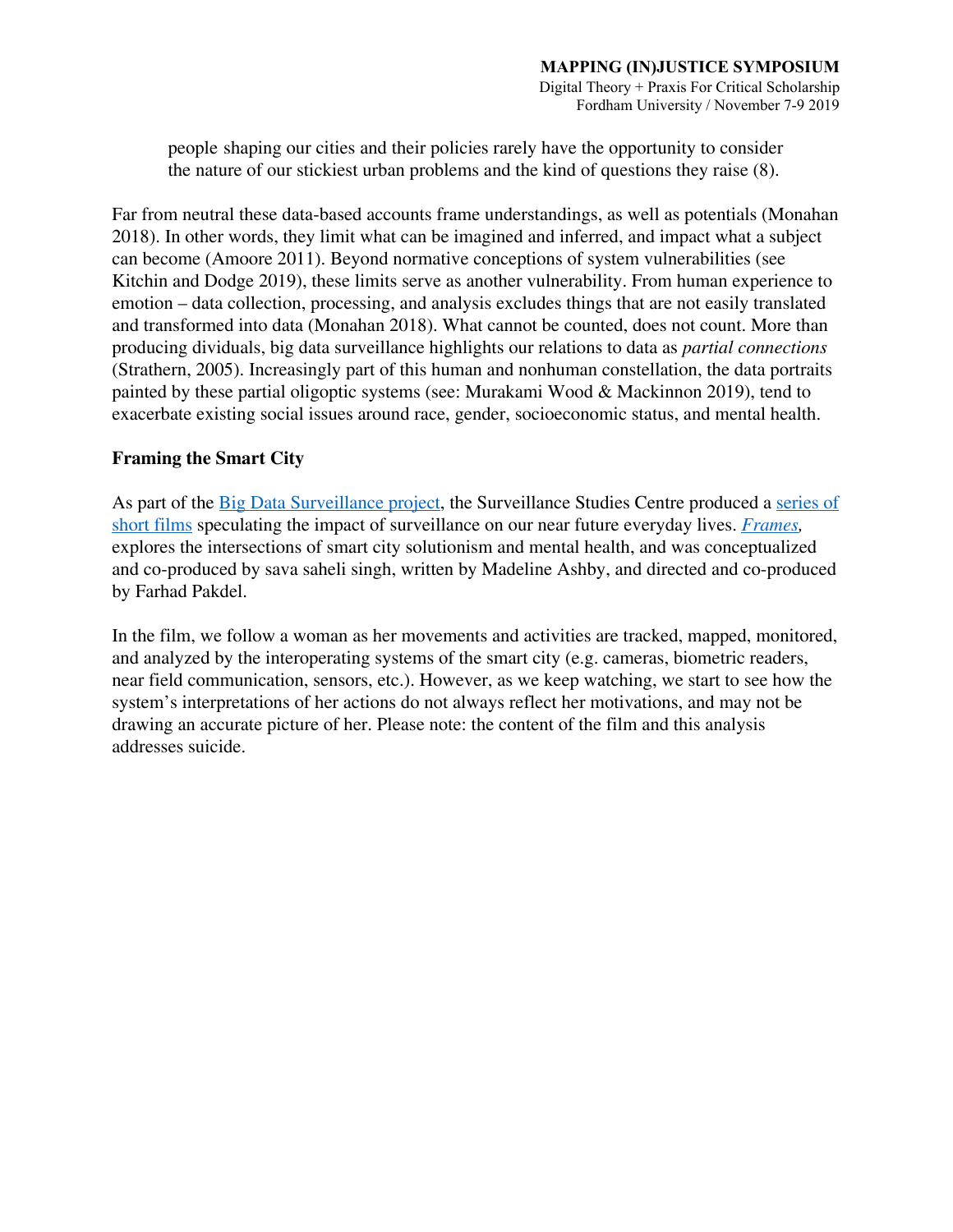Digital Theory + Praxis For Critical Scholarship Fordham University / November 7-9 2019



*Theme 1: POV and Visibility*

*Figure 1. Aerial shot from StarlightExtCam03 of the woman leaving her building*

Shot from the perspective of smart city cameras – a technique used in other surveillance related films – the film illustrates near-continuous geosurveillance of the protagonist. The film follows her as she is handed off from one surveillant system to another (see Fig.1). Offering a visual depiction of the smart city black box, the viewer is left to interpret what the system "sees". An incomplete and sometimes confusing account, this purposeful lack of clarity calls into question the quality of data the system collects; and hence, the inferences it draws. For instance, early in the film a shot from a camera in the woman's apartment (CASACAM1215) shows the system scanning an object it doesn't recognize (highlighted in red, on the dining table). However, the meaning and importance of this object in relation to events at the end of film, is lost on the system (see Fig.2).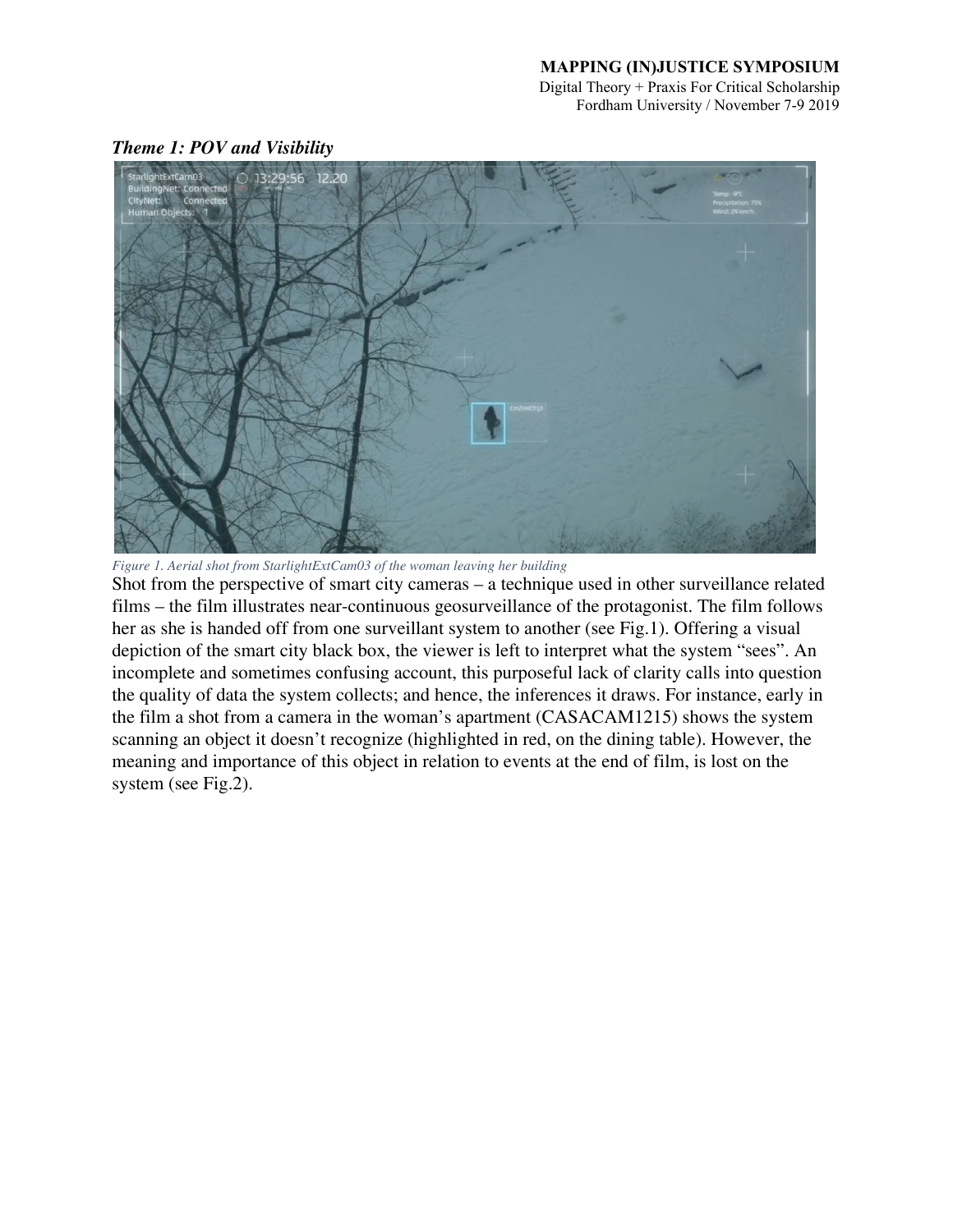Digital Theory + Praxis For Critical Scholarship Fordham University / November 7-9 2019



*Figure 2. Interior of Apartment from CASACAM1215 scanning an unrecognized object*

Throughout the film, what technologies render visible and how we are made visible to them – relations of visibility – result in a *politics of visibility* (Crang and Graham 2007). While the woman is watched by the system, what is made visible or comprehensible is limited by the protocols of the system, and this in turn generates a limited interpretation of the person being watched. Chuen (2018) notes that, "the distinction between *being seen* and *being watched* is powerful because it articulates a nuanced, yet enormous dichotomy – one that ultimately boils down to who is granted permission to be perceived as human." However as depicted, visibility in a smart city depends on the POV of a system that is incapable of "seeing" humans. Oligoptic and producing dividuals, the partial connections the system is able to map, are limited and simplistic; the mess and complexity of being human is potentially read as noise and filtered. This puts the system and those tracked by it at odds with each other, rendering aspects of the watched unseen and so, invisible and uninterpretable. While intervention may be predicated on visibility (Scott 1998), as the protagonist demonstrates moving through the city, the economic POV of the system prevents her actions from being correctly interpreted.

# *Theme 2: Transactional Data and the Economics of the Smart City*

In addition to surveillance cameras and spatial and locative technologies, the woman's transactions are tracked through various sensors like her building's elevator, the bus card reader, a store window beacon, and point of sale systems. Primarily focused on monitoring economic transactions (rent status, bus fare, transferring money, paying bills, etc.), the system privileges economic security, and codes her as a consumer or customer. This coded bias is shown throughout the film where our protagonist (and others) interact with the system and the system notes their financial standing or user level. As noted by Monahan (2018) obscured in code and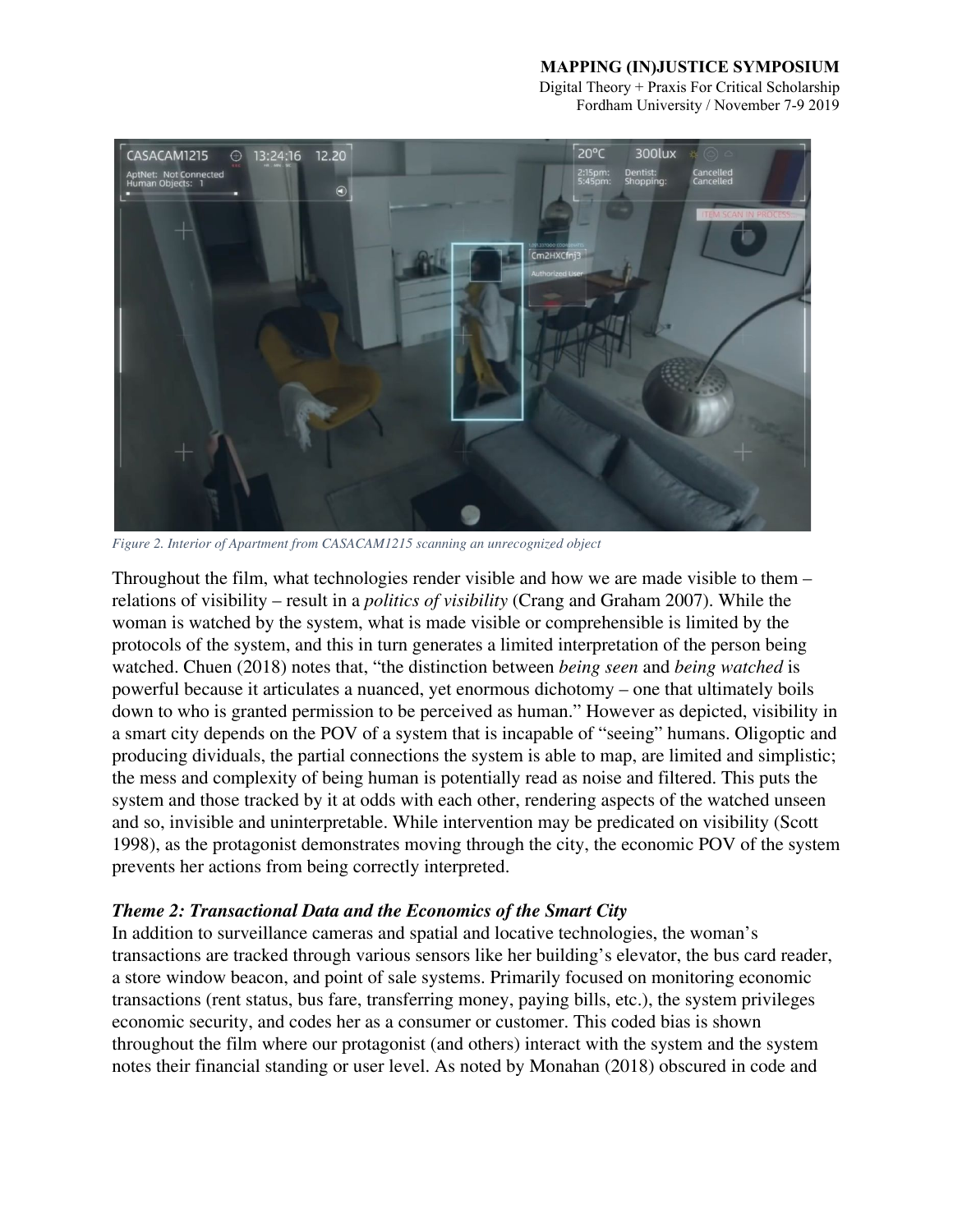Digital Theory + Praxis For Critical Scholarship Fordham University / November 7-9 2019

algorithms, the logics of the smart city normalize neoliberal arrangements – from behaviour to relationships.



*Figure 3. Large Transaction Warning from Fare Machine ip8413z09m*

The system has set parameters for what is classified as a "normal" transaction. For example, when the woman transfers a large sum on the bus and leaves a large tip at the café, the system flags these behaviors as possible errors (see Fig.3). While her it defers to the woman's verification of the action, the system does not interpret her charity as a potential warning sign of other things. In fact, the system codes this behaviour as benevolent. *Frames* not only highlights potential issues with the economic logics that underpins these smart systems, but also how social issues are left out of the frame.

# *Theme 3: Coded Norms: Community Cohesion and Social Proximity*

Often evoking the *good city* (Amin 2006) or the good citizen, smart city initiatives reinforce a (neo)liberal subjectivity. *Frames* depicts this through the smart city's social point system called "community cohesion" and in the system's attempt to gauge the likelihood of interaction between people. Activities like tipping, donating, giving up a seat on a bus are (mis)coded as measures of good behaviour and, evoking the behaviorist roots of these systems, inhabitants are rewarded points to encourage further community-focused behaviour (see Fig.4).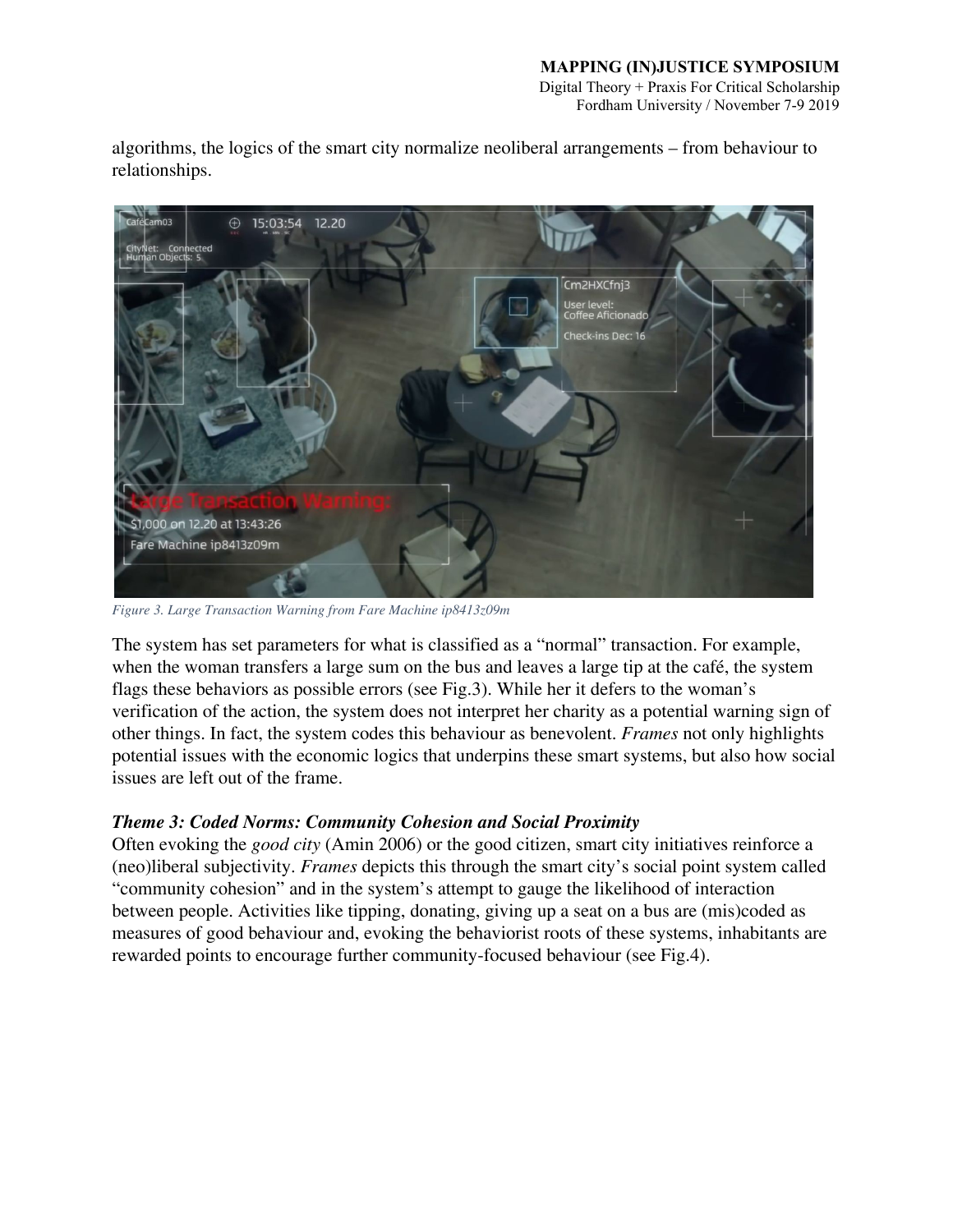Digital Theory + Praxis For Critical Scholarship Fordham University / November 7-9 2019



*Figure 4. FareCam653694 the woman is awarded community cohesion bonus for giving up her seat*

When confronted with behaviour that doesn't fit what the system has been programmed to log as "normal", the human is asked to verify the action, which, by its very nature is a limited response allowing her only to either flag the transaction as an error or verify it (see Fig.5).



*Figure 5. Transaction Verification CafeCam03*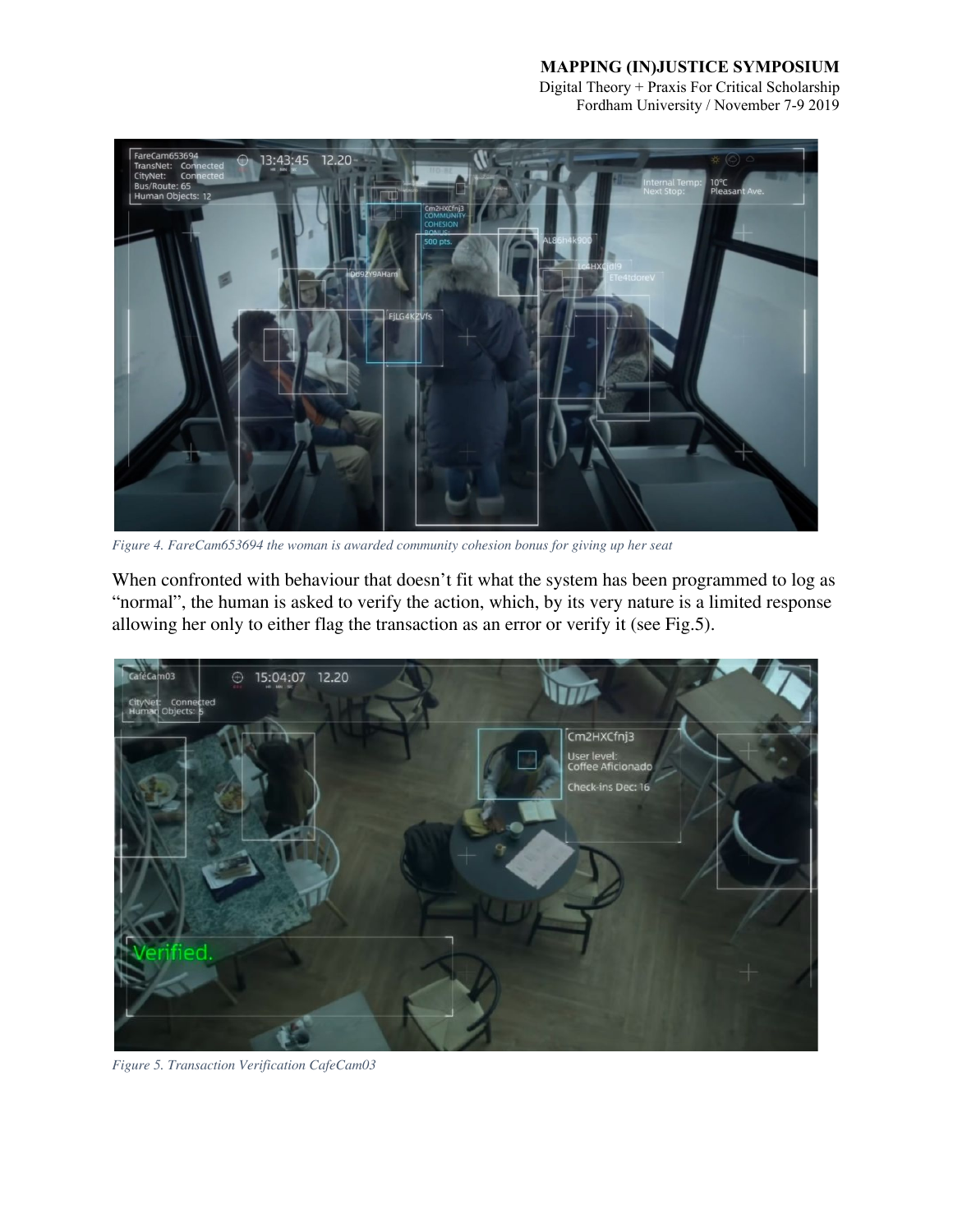#### **MAPPING (IN)JUSTICE SYMPOSIUM** Digital Theory + Praxis For Critical Scholarship Fordham University / November 7-9 2019

By verifying the transactions, the woman participates in the system both as a way to conform to the parameters set by the system and as a way to obfuscate her true motives, further confounding an already inaccurate interpretation. While focused on promoting cohesion, this credit-based structure does little to remedy isolation.

In scenes where the woman is walking, we see the system calculating the "connection possibility" between her and people she passes (see Fig.6). This calculation is based on the number of times they've crossed paths or inhabited a shared space – implying that if they frequent similar locations, they must have enough in common that could lead to interaction. The system uses socio-metric big data and previous social proximity as a metric of socialization. The fact that the woman does not interact with people she passes points to the potential inaccuracy and failure of this approach.



*Figure 6.CityCam8751M5 Measurement of social proximity*

Beyond these examples of system fallibility, as demonstrated by China's social credit system, a social credit-based surveillance system may lead to issues of access to public services and reduced capacity for people to challenge the system (Fan, Das, Kostryuk and Hussain 2018). Coded social norms, while ostensibly based on human interaction and behavioral dynamics, are an incomplete measure of human emotion, behaviour, and mental state. Instead of the system supporting human habitation and an appreciation of partial connections, we run the risk of creating an antagonistic system that forces humans to comply with prescriptive systems; which are often based on biased and limited understanding of human behaviour, and where white, cis-gendered males are coded as default.

# **Outside of the Frame**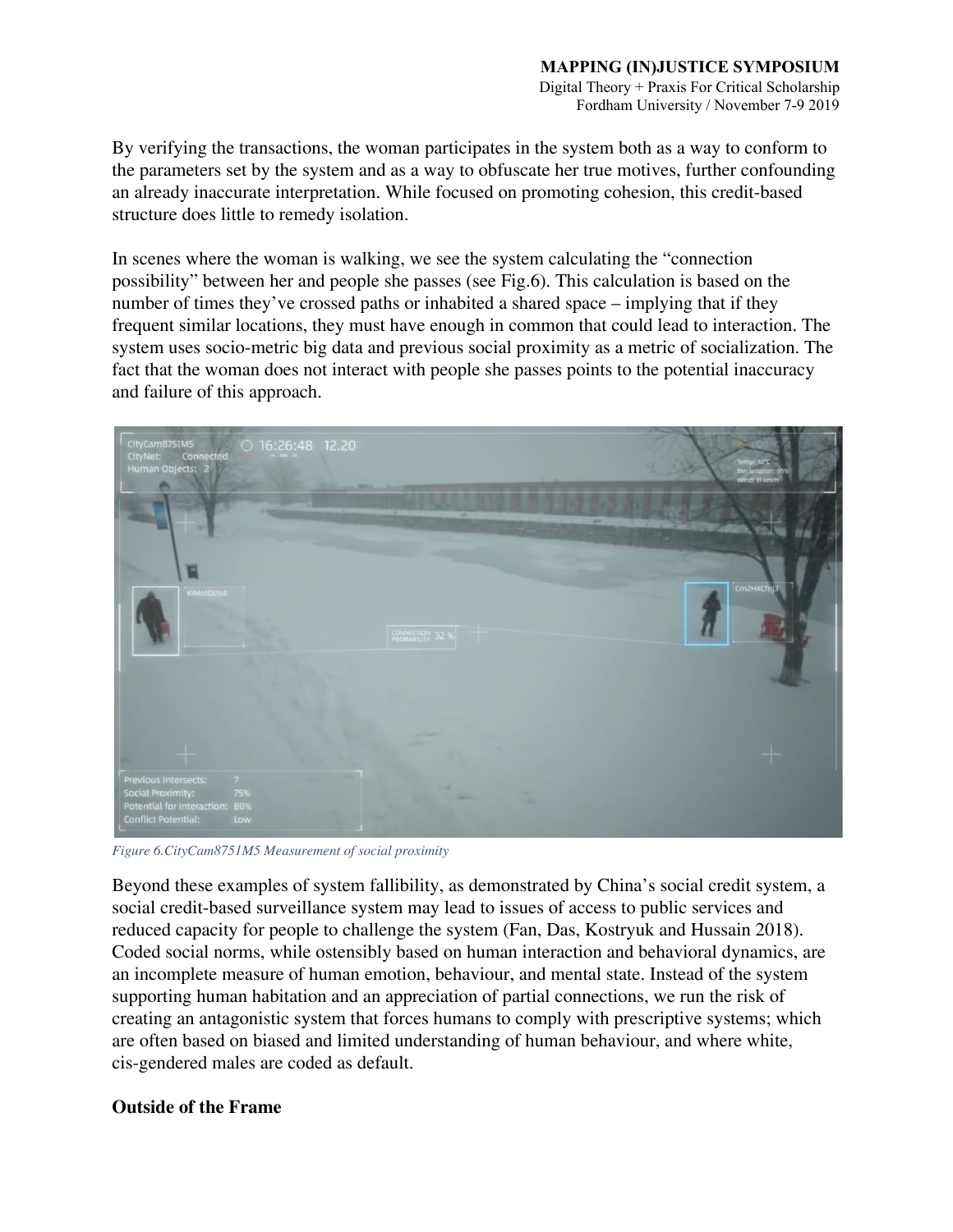With increasing social attention paid to mental health, *Frames* offers a cautionary tale of technological intervention; moreover, the capability of technology to address social issues. To some viewers, the film might depict the failure of the smart city to adequately map human behaviour and needs. And failure might further a resolve to improve machine learning algorithms and interventions. It is critical to point out, however, that arguing for better surveillance technologies was not the creators' (or the authors') intention. Instead the point is to critically depict the logics and irrationality of these systems and stress the importance of questioning the social good or efficiencies these technologies are promoting, as well as identify the human costs.

McFarlane and Söderström (2017) note that addressing mental health issues in a smart urban setting must foreground local community knowledge over big data analysis. Being mindful of how data derivatives can further reinforce inequalities (Amoore 2011), this is especially important for populations already marginalized because of their race, class, gender, and other demographic markers, as well as their inclusion in or exclusion from the technological landscape of the smart city.

While many call for productive imaginaries of smart cities, this project calls into question the need for these sociotechnical imaginaries that are, more often than not, exercises in maintaining and extending corporate control in the smart city (Sadowski & Bendor, 2019). Is the smart city necessary, or are our cities *already smart enough* (Green, 2019)? Do we need these technological solutions? Moreover, are these technological solutions at odds with livable and enlivened cities (Hamraie 2018)?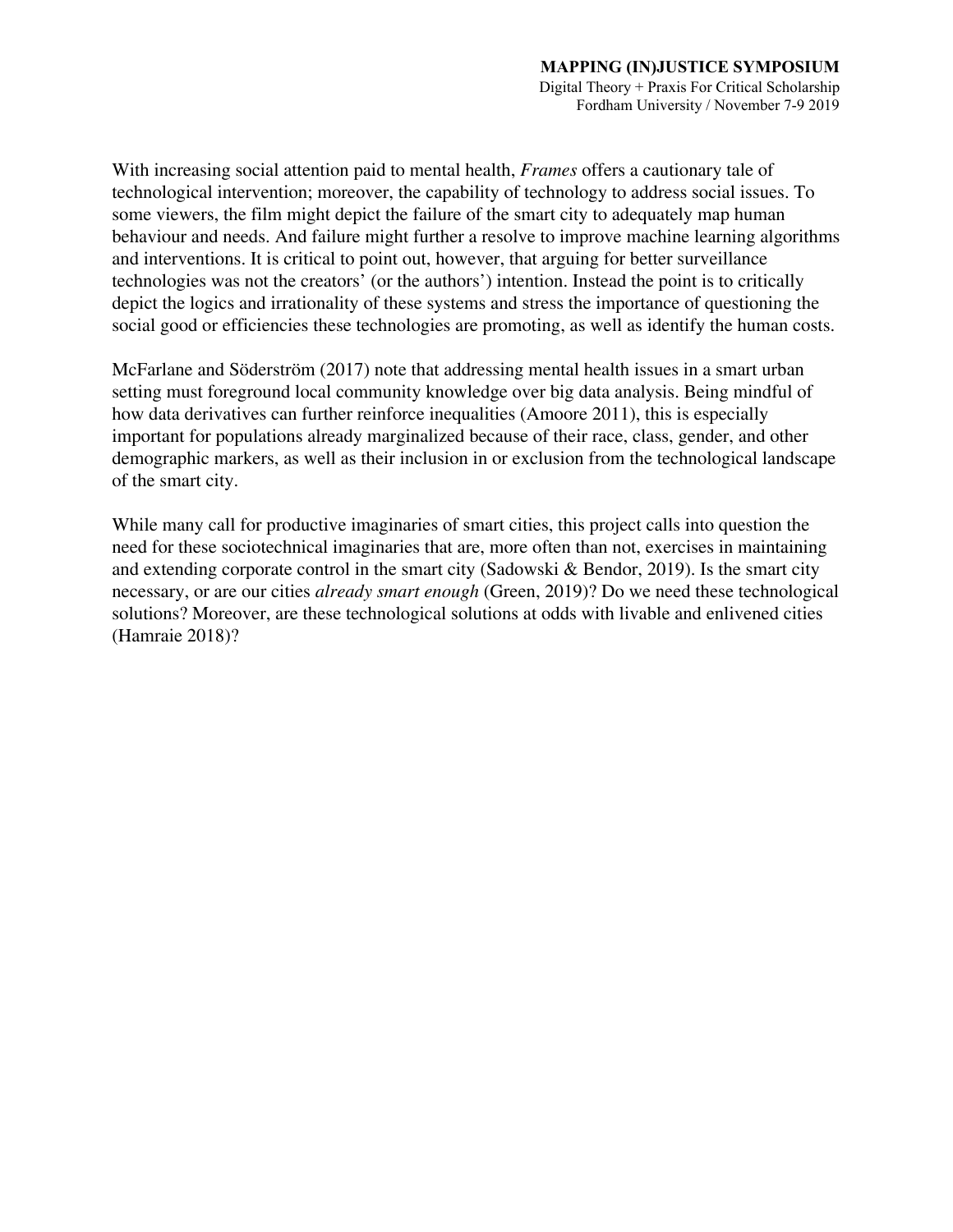# **Citations and Works Cited**

Amin, Ash. 2006. "The Good City." *Urban Studies, 43*: 1009–1023.

Amoore, Louise. 2011. "Data derivatives: On the emergence of a security risk calculus for our times." *Theory, Culture & Society, 28*(6): 24-43.

Aradau, Claudia, and Tobias Blanke. 2015. "The (Big) Data-security assemblage: Knowledge and critique." *Big Data & Society* 2(2). doi:[10.1177/2053951715609066.](https://doi.org/10.1177/2053951715609066)

Barns, Sarah. 2012. "Retrieving the spatial imaginary of real-time cities." *Design Philosophy Papers*, *10*(2): 147-156.

Chuen, Lorraine. 2018. "Watched and Not Seen: Tech, Power, and Dehumanization." *GUTS magazine*, December 3, 2018. [http://gutsmagazine.ca/watched-and-not-seen/.](http://gutsmagazine.ca/watched-and-not-seen/)

Crang, Mike, and Stephen Graham. 2007. "Sentient cities ambient intelligence and the politics of urban space." *Information, Communication & Society* 10(6): 789-817.

Eubanks, Virginia. 1996. "Zones of dither: Writing the postmodern body." *Body & Society 2*(3): 73-88.

Graham, Mark. 2013. "The virtual dimension." In *Global City Challenges: Debating A Concept, Improving The Practice*, edited by Michele Acuto and Wendy Steele, 117-139. London: Palgrave.

Graham, Stephen. 2004. "Introduction: From dreams of transcendence to the remediation of life." In *The Cybercities Reader*, edited by Stephen Graham, 1-31. London; New York: Routledge.

Graham, Stephen, 2005. "Software-sorted geographies." *Progress in human geography*, *29*(5): 562-580.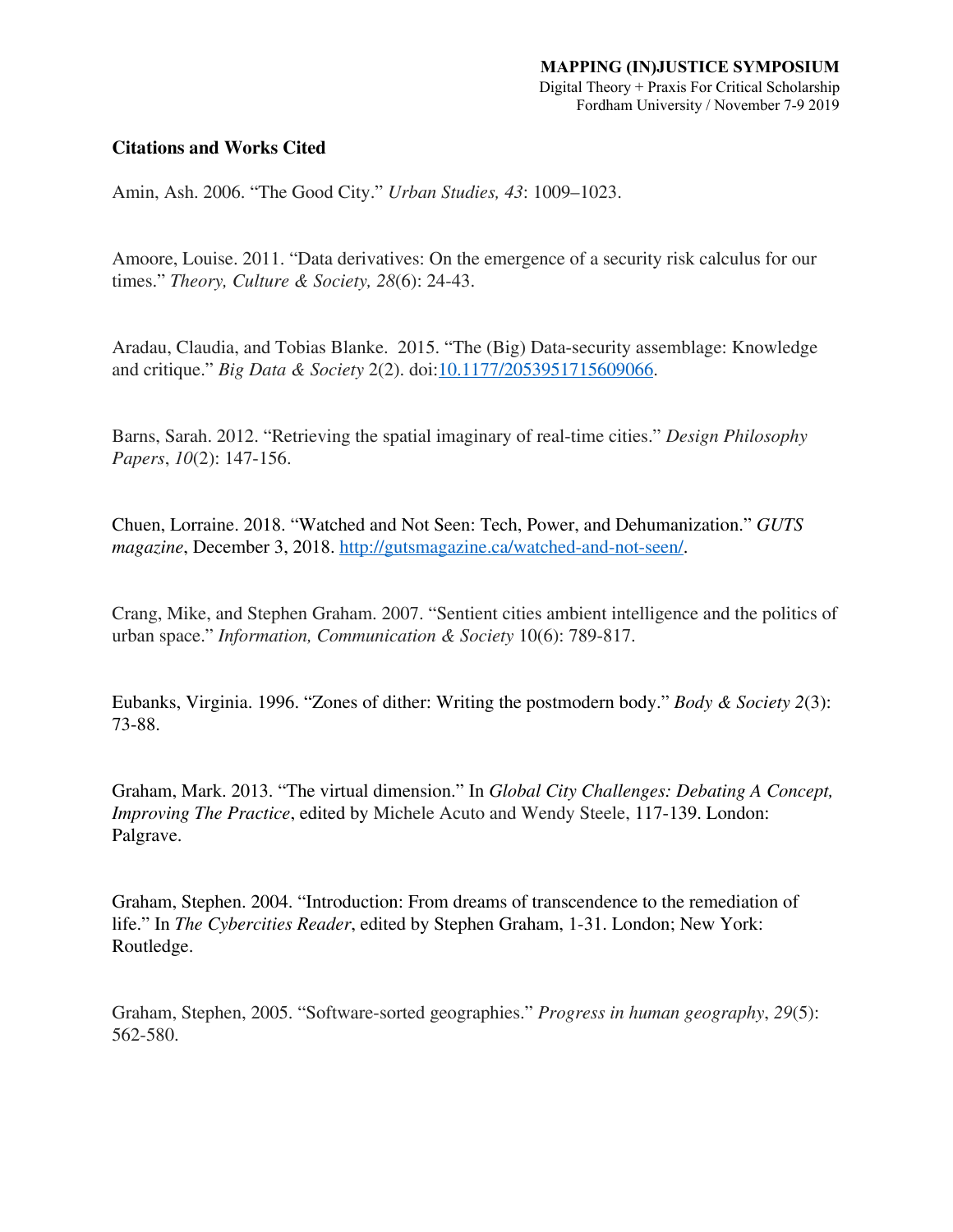Digital Theory + Praxis For Critical Scholarship Fordham University / November 7-9 2019

Green, Ben. 2019. *The Smart Enough City: Putting Technology in Its Place to Reclaim Our Urban Future*. MIT Press. Hamraie, Aimi. 2018. "Enlivened City: Inclusive Design, Biopolitics, and the Philosophy of

Liveability." *Built Environment*, 44(1): 77-104.

Haraway, Donna. 1991. *Simians, cyborgs, and women: The reinvention of nature*. New York: Routledge.

Karvonen, Andrew, Federico Cugurullo, and Federico Caprotti, eds. 2019. *Inside Smart Cities: place, politics and urban innovation*. London; New York: Routledge.

Kitchin, Rob. 2015. "Spatial big data and the era of continuous geosurveillance." *DIS Magazine*. [http://dismagazine.com/blog/73066/rob-kitchin-spatial-big-data-and-geosurveillance/.](http://dismagazine.com/blog/73066/rob-kitchin-spatial-big-data-and-geosurveillance/)

Kitchin, Rob, and Martin Dodge. 2019. "The (in) security of smart cities: Vulnerabilities, risks, mitigation, and prevention." *Journal of Urban Technology*, *26*(2): 47-65.

Leszczynski, Agnieszka., 2016. "Speculative futures: Cities, data, and governance beyond smart urbanism." *Environment and Planning A: Economy and Space*, *48*(9): 1691-1708.

Liang, Fan, Vishnupriya Das, Nadiya Kostyuk, and Muzammil M. Hussain. 2018. "Constructing a Data-Driven Society: China's Social Credit System as a State Surveillance Infrastructure." *Policy & Internet* 10(4): 415-453.

Lyon, David. 2004. "Introduction: Surveillance in the city." In *The Cybercities Reader*, edited by Stephen Graham, 299-305. London; New York: Routledge.

Mattern, Shannon. 2013. "Methodolatry and the Art of Measure: The New Wave of Urban Data Science." *Places*. [https://placesjournal.org/article/methodolatry-and-the-art-of-measure/.](https://placesjournal.org/article/methodolatry-and-the-art-of-measure/)

Marvin, Simon. 1997. "Environmental flows: Telecommunications and the dematerialisation of cities?" *Futures*, *29*(1): 47-65.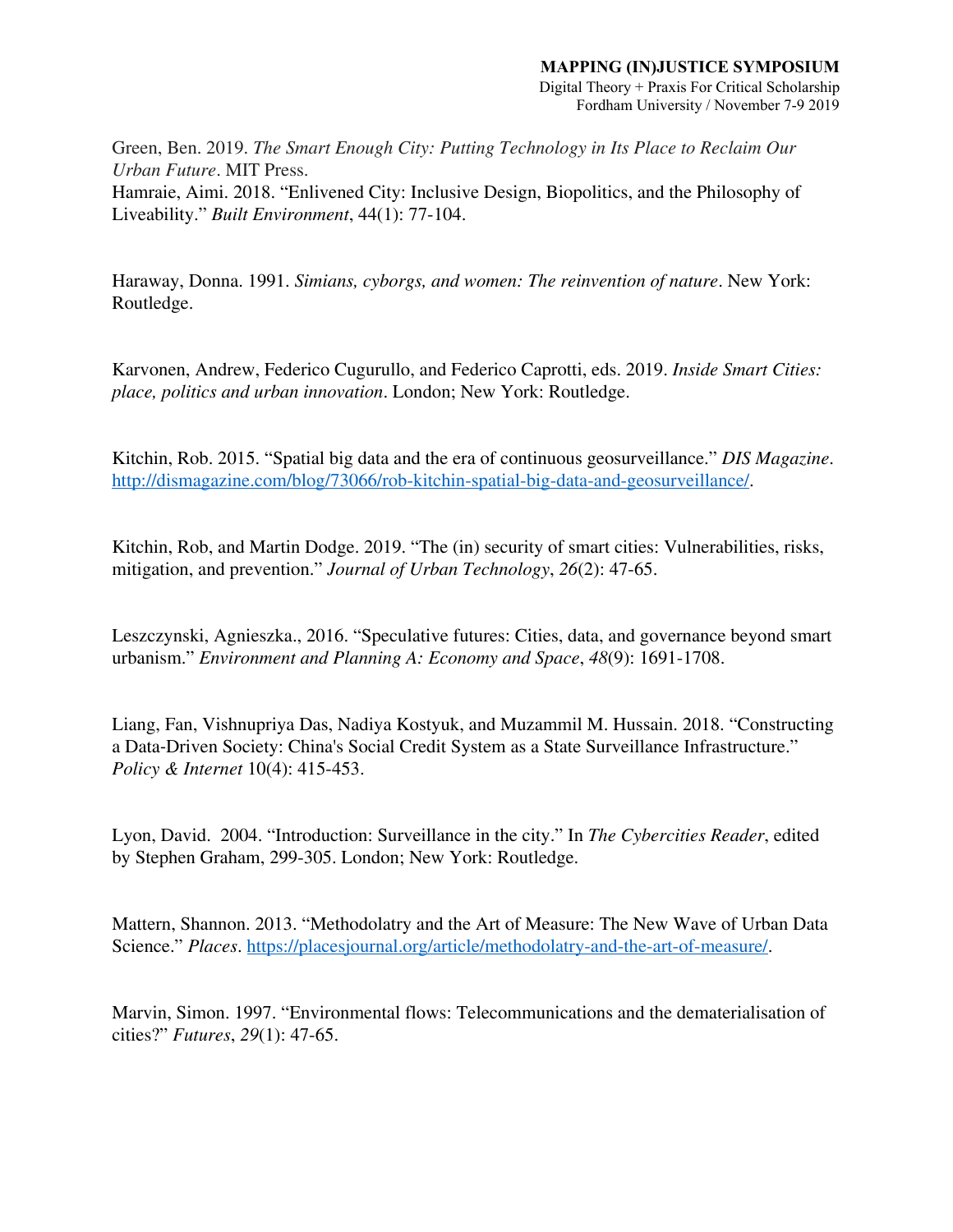Digital Theory + Praxis For Critical Scholarship Fordham University / November 7-9 2019

McFarlane, Colin, and Ola Söderström. 2017. "On alternative smart cities: From a technology-intensive to a knowledge-intensive smart urbanism." *City 21*(3-4): 312-328.

Monahan, Torin. 2018. "The image of the smart city: surveillance protocols and social inequality." In *Handbook of Cultural Security*, edited by Yasushi Watanabe, 210-226. Cheltenham, UK: Edward Elgar.

Murakami Wood, David, and Torin Monahan. 2019. "Platform Surveillance." *Surveillance & Society*, *17*(1/2): 1-6.

Murakami Wood, David. 2015. "Smart City, Surveillance City." *Computing & Law*. [https://www.scl.org/articles/3405-smart-city-surveillance-city.](https://www.scl.org/articles/3405-smart-city-surveillance-city)

Murakami Wood, David. 2015. "Vanishing Surveillance: ghost hunting in the ubiquitous surveillance society." In *Negotiating (In)visibilities*, edited by Henriette Steiner and Kristin Veel, 281-300. Oxford: Peter Lang.

Murakami Wood, David, and Debra Mackinnon. 2019. "Partial Platforms and Oligoptic Surveillance in the Smart City." *Surveillance & Society 17*(1/2): 176-182.

Scott, James C. 1998. *Seeing like a state: How certain schemes to improve the human condition have failed*. Yale University Press.

Sadowski, Jathan and Frank Pasquale. 2015. "The spectrum of control: A social theory of the smart city." *First Monday*, *20*(7).

Sadowski, Jathan and Roy Bendor. 2019. "Selling Smartness: Corporate Narratives and the Smart City as a Sociotechnical Imaginary." *Science, Technology & Human Values, 44*(3): 540-563. <https://doi.org/10.1177/0162243918806061>.

Strathern, Marilyn. 2005. *Partial connections*. Walnut Creek, CA: AltaMira.

Trencher, Gregory, and Andrew Karvonen. 2018. "Stretching "smart": advancing health and well-being through the smart city agenda." *Local Environment*, *142*(0), 1–18.